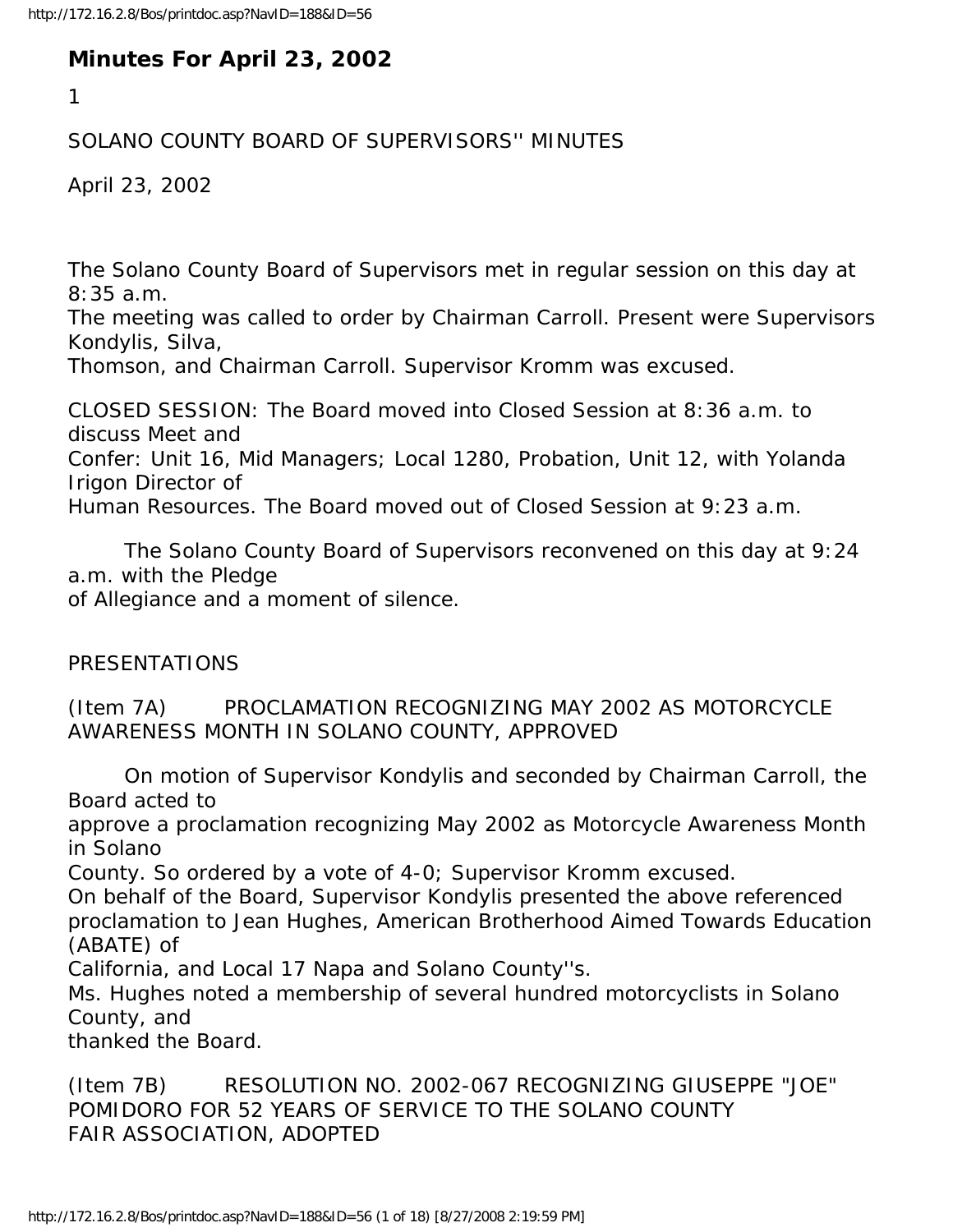On motion of Supervisor Kondylis and seconded by Supervisor Thomson, the Board

acted to adopt Resolution No. 2002-067. The Board further acted to authorize a Plaque of

Appreciation for Guiseppe "Joe" Pomidoro. So ordered by a vote of 4-0; Supervisor Kromm

excused. (see Resolution Book)

On behalf of the Board, Supervisor Kondylis presented Mr.Pomidoro with Resolution No.

2002-067 and a Plaque of Appreciation honoring him upon his retirement for 52 years of service

to the Solano County Fair Association.

Mr. Pomidoro thanked the Board for their support, introduced his family, and noted it has

been a pleasure to be apart of the Solano County Fair.

Chairman Carroll noted that all of the people in Solano County, both living today and

many who are no longer with us, have enjoyed the fruits of Mr. Pomidoro''s dedication and labor.

Kim Myrman, General Manager of the Solano County Fair, noted her appreciation to Mr.

Pomidoro.

Supervisor Silva noted that it has been a pleasure knowing Mr. Pomidoro all these years, and

wished him well in his retirement.

APPROVAL OF AGENDA

On motion of Supervisor Kondylis and seconded by Supervisor Thomson , the Board acted

to approve the submitted Agenda, incorporated herein by reference, with the following

modifications:

(Item 7C) Approval of a resolution and plaque for presentation to Randy Kitts for 35

years of service to Solano County, removed from the Agenda.

(Item 14C) Approval of a resolution amending the Allocation List to add 1.0 FTE

Public Health Nurse, Limited Term to January 1, 2003, to fill a vacancy created by a military reservist called to active duty for one year, removed from the Consent Calendar.

So ordered by a vote of 4-0; Supervisor Kromm excused.

CONSENT CALENDAR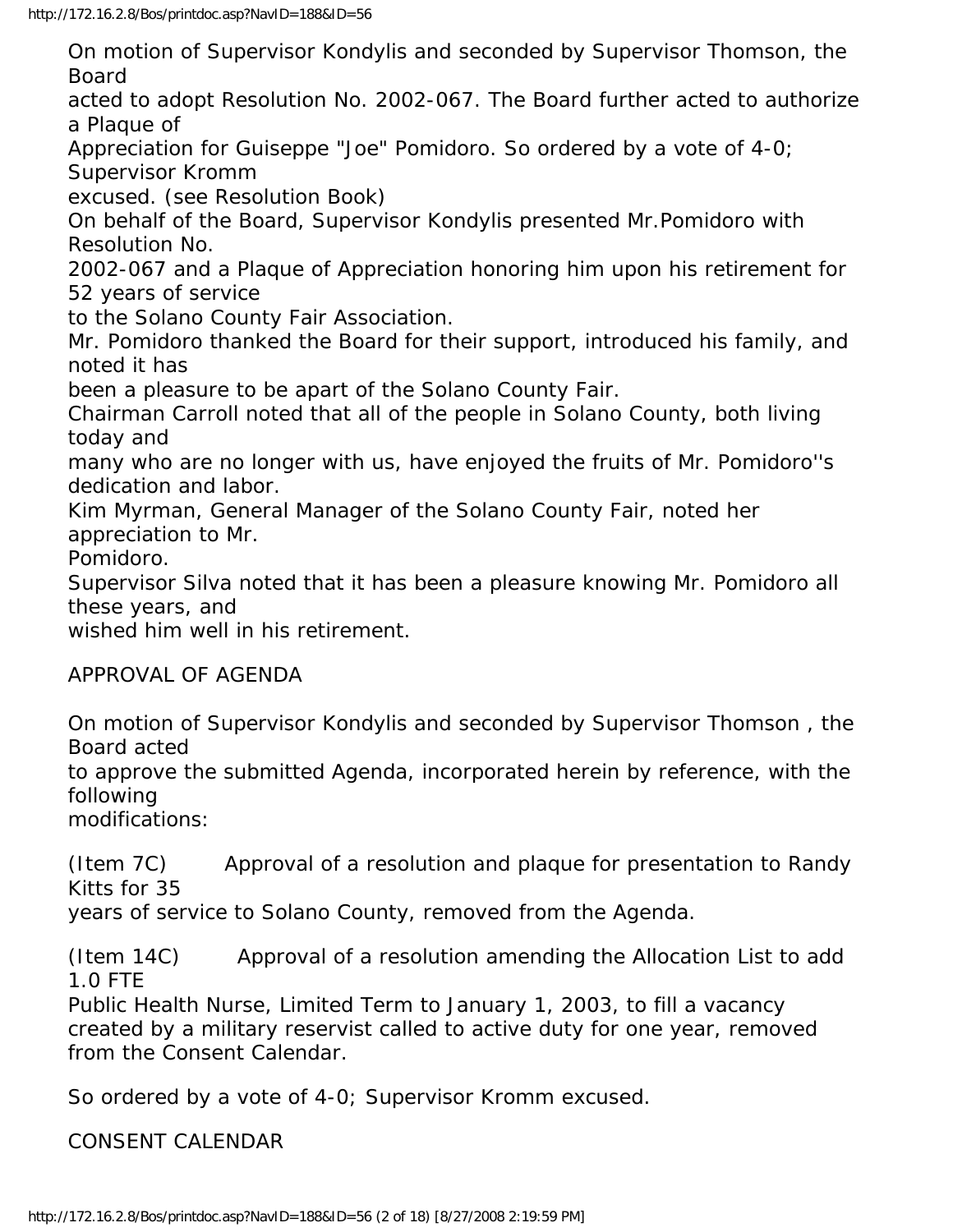On motion of Supervisor Kondylis and seconded by Supervisor Silva, the Board acted to

approve the following Consent Calendar items by a vote of 4-0, Supervisor Kromm excused.

(Item 12) MINUTES OF THE BOARD OF SUPERVISORS MEETING OF APRIL 2, 2002, as

outlined in the Agenda Submittal from the Clerk of the Board dated April 23, 2002,

incorporated herein by reference, approved.

(Item 13A) SOLANO COMMUNITY COLLEGE DISTRICT TO ISSUE 2002- 2003 TAX AND

REVENUE ANTICIPATION NOTES AS PART OF THE COMMUNITY

COLLEGE LEAGUE OF CALIFORNIA CASH-FLOW FINANCING PROGRAM,

as outlined in the Agenda Submittal from the Treasurer/Tax Collector/County Clerk

dated April 23, 2002, incorporated herein by reference, approved.

(Item 13B) COUNTY TREASURERS QUARTERLY REPORT FOR THE PERIOD OF

JANUARY 1, 2002 – MARCH 31, 2002, as outlined in the Agenda Submittal from Treasurer/Tax Collector/County Clerk dated April 23, 2002, incorporated herein by

reference, approved.

(Item 14A) RESOLUTION NO. 2002-068 AMENDING THE LIST AND NUMBERS AND CLASSIFICATIONS OF POSITIONS WITHIN SOLANO COUNTY (HEALTH & SOCIAL SERVICES), adopted. (see Resolution Book)

(Item 14B) JOINT POWERS AGREEMENT RE IMPLEMENTATION OF THE BAY AREA REGIONAL IMMUNIZATION REGISTRY, as outlined in the Agenda Submittal from the Department of Health & Social Services dated April 23, 2002, incorporated herein by reference, approved and the Chairman authorized to sign said agreement on behalf of Solano County.

(Item 15) APPROPRIATION TRANSFER OF UNANTICIPATED REVENUE IN THE AMOUNT OF \$154,336 FROM THE CALIFORNIA LAW ENFORCEMENT EQUIPMENT PROGRAM (CLEEP) HIGH TECHNOLOGY GRANT RE PROGRAM COSTS AND ACQUISITION OF FIXED ASSETS, as outlined in the Agenda Submittal from the Sheriff/Coroner/Public Administrator dated April 23, 2002, incorporated herein by reference, approved.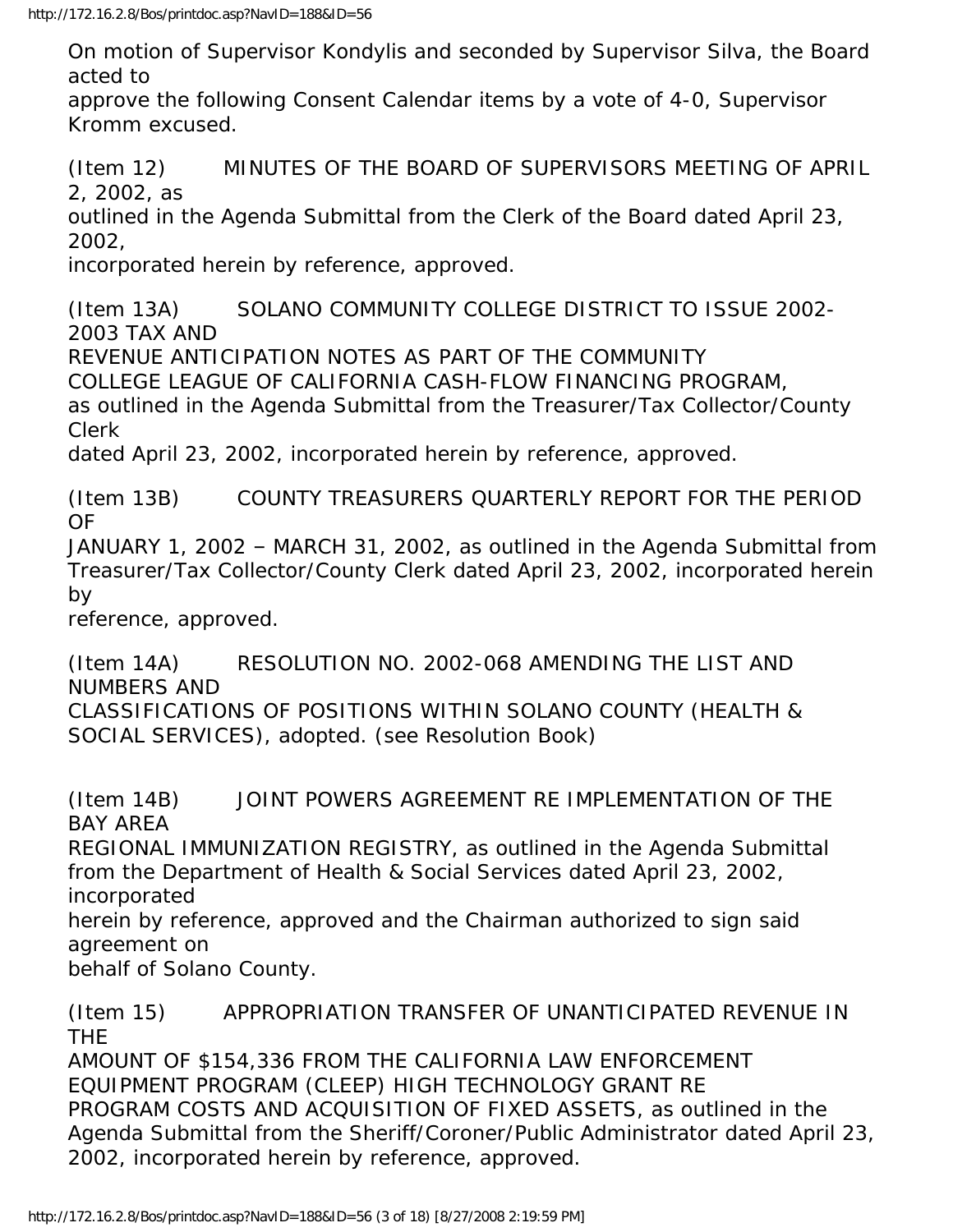(Item 16) RESOLUTION NO. 2002-070 AUTHORIZING THE DISTRICT ATTORNEY TO RENEW THE STATE BOARD OF CONTROL, VICTIM COMPENSATION AND GOVERNMENT CLAIMS BOARD AS A SEVENTH YEAR PROJECT IN SOLANO COUNTY, adopted. (see Resolution Book)

(Item 17) AGREEMENT WITH SMITH AND ASSOCIATES TO PROVIDE REAL ESTATE APPRAISAL SERVICES RE PLEASANTS VALLEY ROAD IMPROVEMENT PROJECT, as outlined in the Agenda Submittal from the Department of Transportation dated April 23, 2002, incorporated herein by referenced, approve and the County Administrator authorized to sign said agreement on behalf of

Solano

County.

(Item 18) RESOLUTION NO. 2002-071 AUTHORIZING LOCAL ENFORCEMENT AGENCY GRANT APPLICATION (DEPARTMENT OF ENVIRONMENTAL MANAGEMENT, adopted. (see Resolution Book)

## **ORDERS**

(Item 14C) RESOLUTION NO. 2002-069 AMENDING THE LIST AND NUMBERS AND CLASSIFICATIONS OF POSITIONS WITHIN SOLANO COUNTY (HEALTH & SOCIAL SERVICES), ADOPTED

 The Board was provided with an Agenda Submittal from the Department of Health and Social Services dated April 23, 2002, incorporated herein by reference, regarding a resolution to amend the Position Allocation List to add a limited term Public Health Nurse to fill a vacancy created by a military reservist called to active duty for one year. Responding to questions and concerns posed by Supervisor Silva in regards to how the Board is going to backfill vacant positions, where the money is going to come from to

backfill the position, if a policy is going to be established, and what happened in the Sheriff''s

Office and other places where employees have been called to active duty, Dr. Thomas

Charron, County Health Officer, noted the nurse on military duty receives more pay in the

military, than working for the County. The net costs to the County are net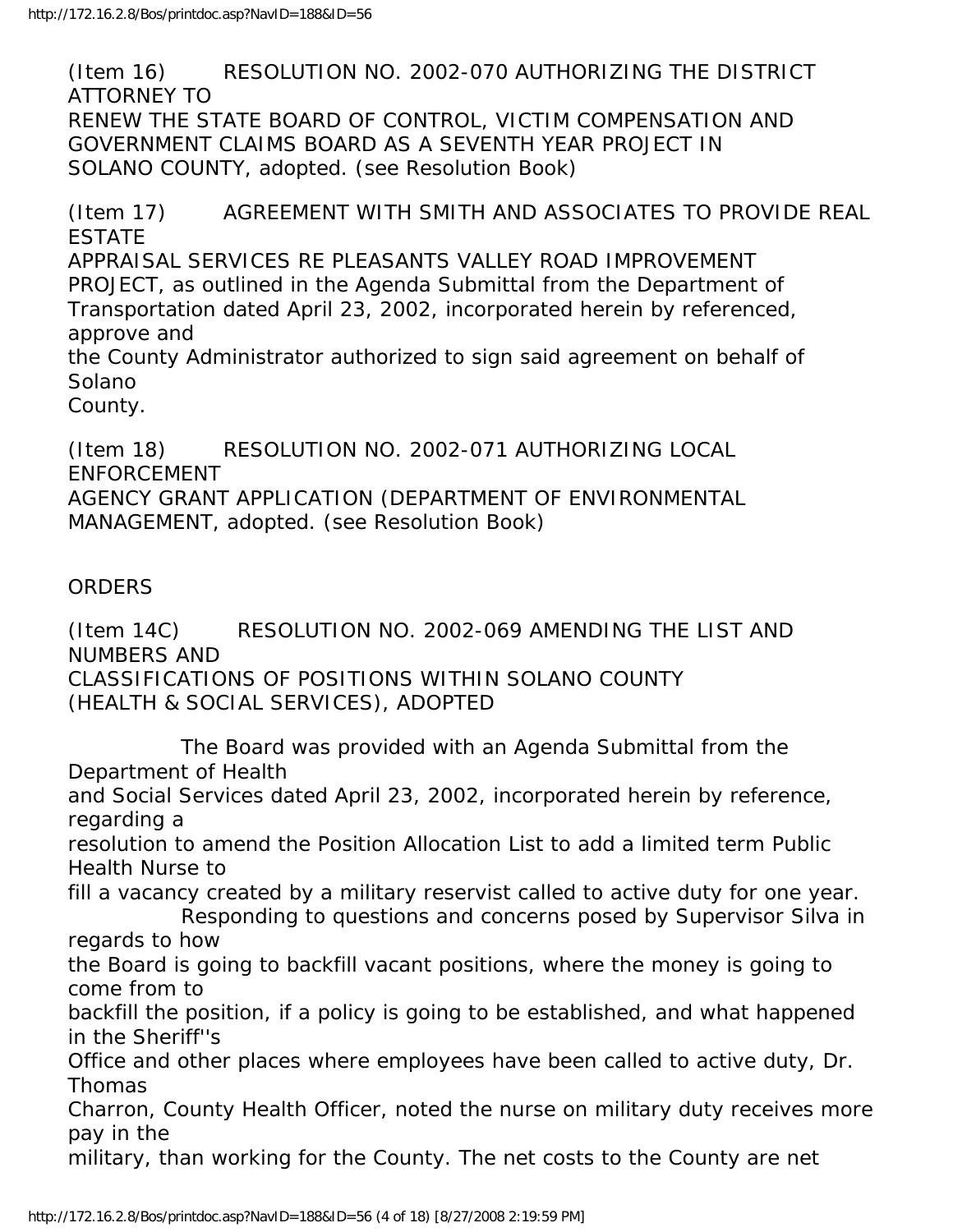neutral costs, and Dr. Charron requested that this position be backfilled, especially in these times of Bio-Terrorism and the other activities that the nurse would have fulfilled. Supervisor Silva commented that this individual must have a high rank if receiving more pay serving in the military, responding Dr. Charron indicated that this particular individual is a Lieutenant-Colonel in the Air Force. Responding to a question posed by Supervisor Silva in regards to how this effects a policy for the County with all of the others who are on military leave, and has the Sheriff''s Office and others backfilled positions, Assistant County Administrator Darby Hayes, noted that the Board has not established a policy regarding backfilling positions, and vacant positions have been reviewed on a case by case basis. In this instance, the cost to the County is minimal in terms of the county continuing to pay benefits of approximately \$8,500 per year. Staff decides whether it is critical to fill the vacant position, or if it is a job that other employees can do on a short term basis. The County has problems recruiting nurses, and it is in the County''s best interest to backfill this position on an extra help or limited term basis. Supervisor Silva pointed out that he asked for a policy in the past, and if staff is reviewing positions on a case by case basis, Supervisor Silva would like to see the cases that have been done, and where the County acquired the money to backfill those positions. On motion of Supervisor Silva and seconded by Supervisor Thomson, the Board acted to adopt Resolution 2002-069 Amending the Allocation List and Numbers and Classifications of Positions within Solano County (Health & Social Services). So ordered by a vote of 4-0; Supervisor Kromm excused. (see Resolution Book) (Item 20A) PRESENTATION FROM LORETTA HUDDARD-WOLFE RE THE SOLANO PARTNERSHIP AGAINST VIOLENCE (SPAV) ANNUAL REPORT AND AN UPDATE FROM THE EXECUTIVE COMMITTEE REGARDING THE RELATIONSHIP BETWEEN THE OFFICE OF FAMILY VIOLENCE PREVENTION AND SPAV, ACCEPTED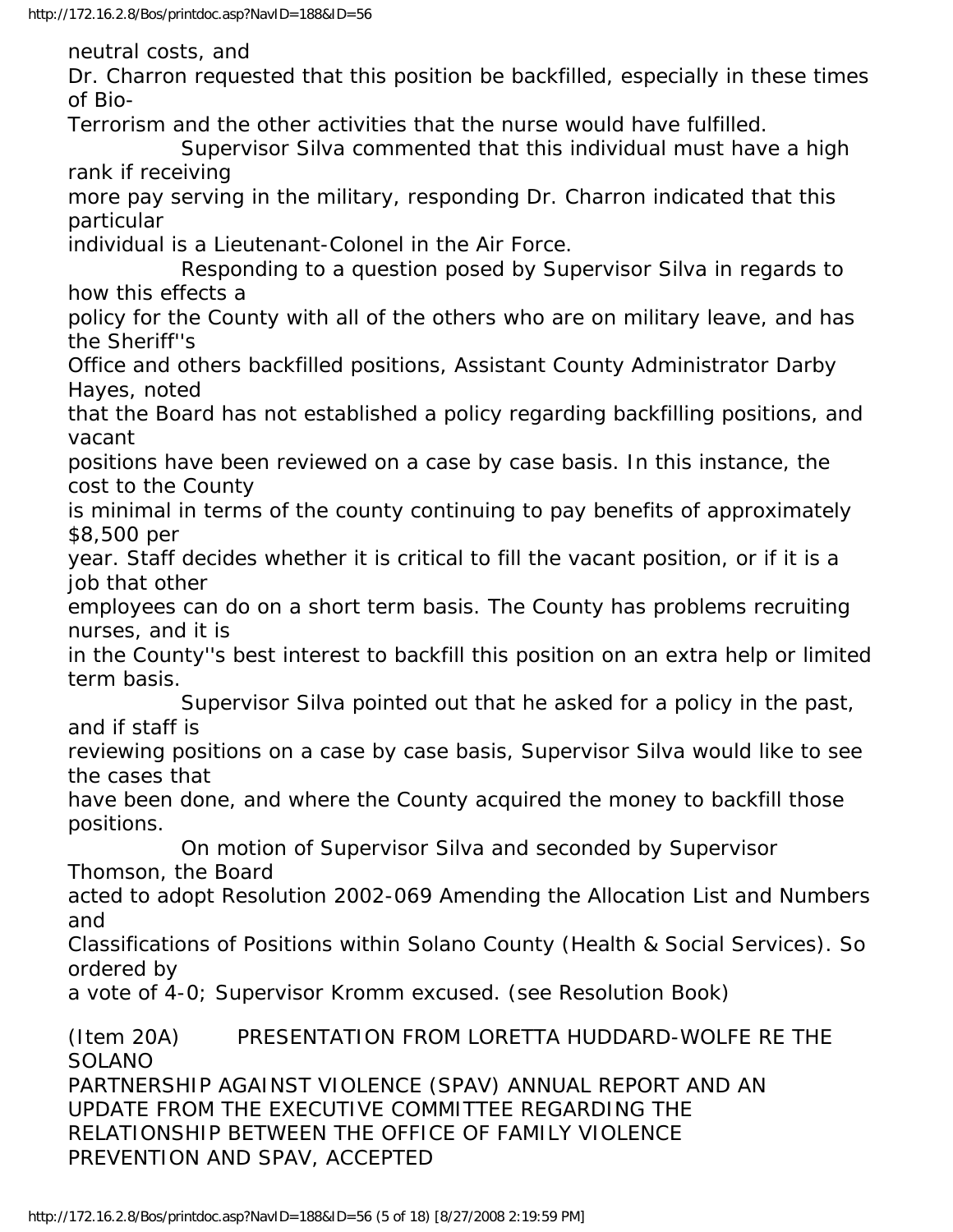Christina Rios-Klein, Chairperson of the Solano Partnership Against Violence (SPAV), reviewed the information contained in the Agenda Transmittal from the County Administrator''s Office dated April 23, 2002, incorporated herein by reference, regarding the Solano Partnership Against Violence Annual Report and the relationship between the Office of Family Violence Prevention and Solano Partnership Against Violence. Ms. Rios-Klein noted SPAV became an official advisory committee to the Board of Supervisors in February 2001. Loretta Huddard-Wolfe, Vice-Chairperson of the SPAV, noted support from the Office of Family Violence Prevention, and that SPAV''s major goals over the next year is to increase community involvement in SPAV, to facilitate an ongoing public awareness campaign about the effects of family violence in Solano County, and to develop their structure. SPAV completed a trigger lock program supplying each of the city police departments with 100 trigger locks to be given to individuals whose firearms had been voluntarily taken when a domestic violence situation occurred in the home. The firearm is later returned with a trigger lock, along with information about how to store firearms. Ms. Huddard-Wolfe referred to item five in SPAV''s annual report highlighting one of SPAV''s accomplishments in 2001 was in the wake of terrorist attacks in Washington and New York of organizing a vigil that took place on the steps of the Old Courthouse on September 15, 2001. The event included speakers Supervisor Skip Thomson, District Attorney Dave Paulson, Health Officer Dr. Thomas Charron, and Pastor Willie Graham. Many County employees and Fairfield Police Department uniformed officers attended the ceremony. Supervisor Kondylis presented Ms. Rios-Klein with certificates for Terry Ray, Kathy Dineen, and Dottie Lee, long term members of SPAV, noting these members have been instrumental in keeping SPAV going. Supervisor Kondylis indicated that the organizational chart, at some point in the future, needs to indicate that SPAV is the over arching special advisor and the Elder Abuse Council and Child Abuse Prevention Council should be rolled into it because the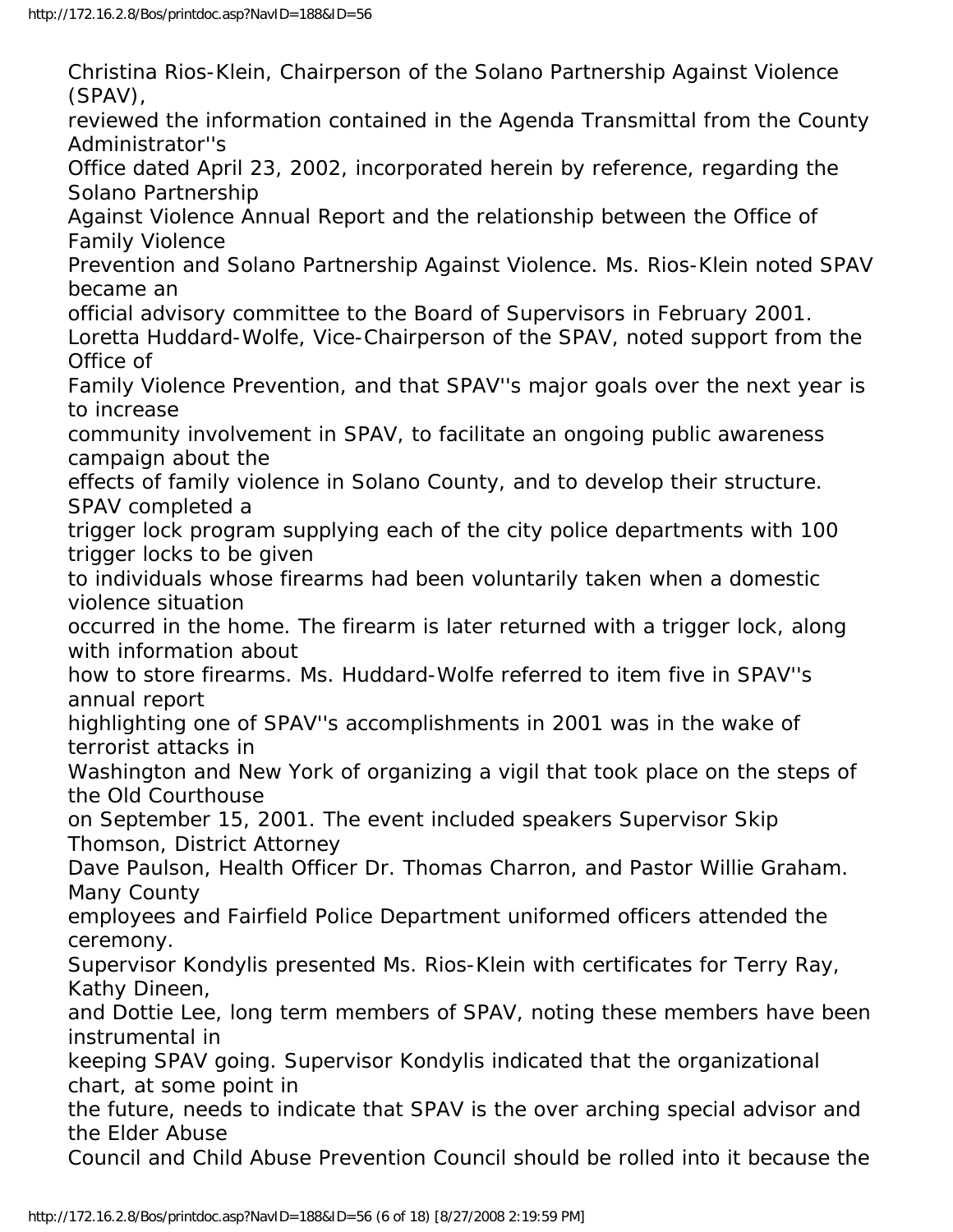three are

interconnected and relate to family violence.

Carolyn Thomas-Wold, Office of Family Violence Prevention, noted SPAV has quarterly

coordinated council meetings with the Chairs of all three councils. The councils are beginning to

integrate projects and discuss legislation and how they can support each others efforts in family

violence prevention as a whole.

(Item 20B) RESOLUTION NO. 2002-072 CLARIFYING THE FEES TO BE CHARGED UNDER THE COUNTY PUBLIC FACILITIES FEES ORDINANCE, ADOPTED

 The Board was provided with an Agenda Submittal from the County Administrator''s Office

dated April 23, 2002, incorporated herein by reference, regarding the fees to be charged under the

Public Facilities Fees Ordinance.

 Chairman Carroll opened the public hearing. As there was no one that wished to speak on

this matter, the public hearing was closed.

 On motion of Supervisor Kondylis and seconded by Supervisor Silva, the Board acted to

adopt Resolution No. 2002-072 Clarifying the Fees to be Charged Under the County Public Facilities

Fees Ordinance. So ordered by a vote of 4-0; Supervisor Kromm excused. (see Resolution Book)

(Item 20C) RESOLUTION NO. 2002-073 ADOPTING REVISED FEE SCHEDULE FOR

THE AGRICULTURE DEPARTMENT, ADOPTED

RESOLUTION NO. 2002-074 ADOPTING REVISED FEE SCHEDULE

FOR

ENVIRONMENTAL MANAGEMENT DEPARTMENT, ENVIRONMENTAL HEALTH DIVISION, ADOPTED

RESOLUTION NO. 2002-075 ADOPTING REVISED FEE SCHEDULE

FOR

ENVIRONMENTAL MANAGEMENT DEPARTMENT, PLANNING SERVICES DIVISION, ADOPTED

RESOLUTION NO. 2002-076 ADOPTING REVISED FEE SCHEDULE

FOR

ENVIRONMENTAL MANAGEMENT DEPARTMENT, BUILDING AND SAFETY DIVISION, ADOPTED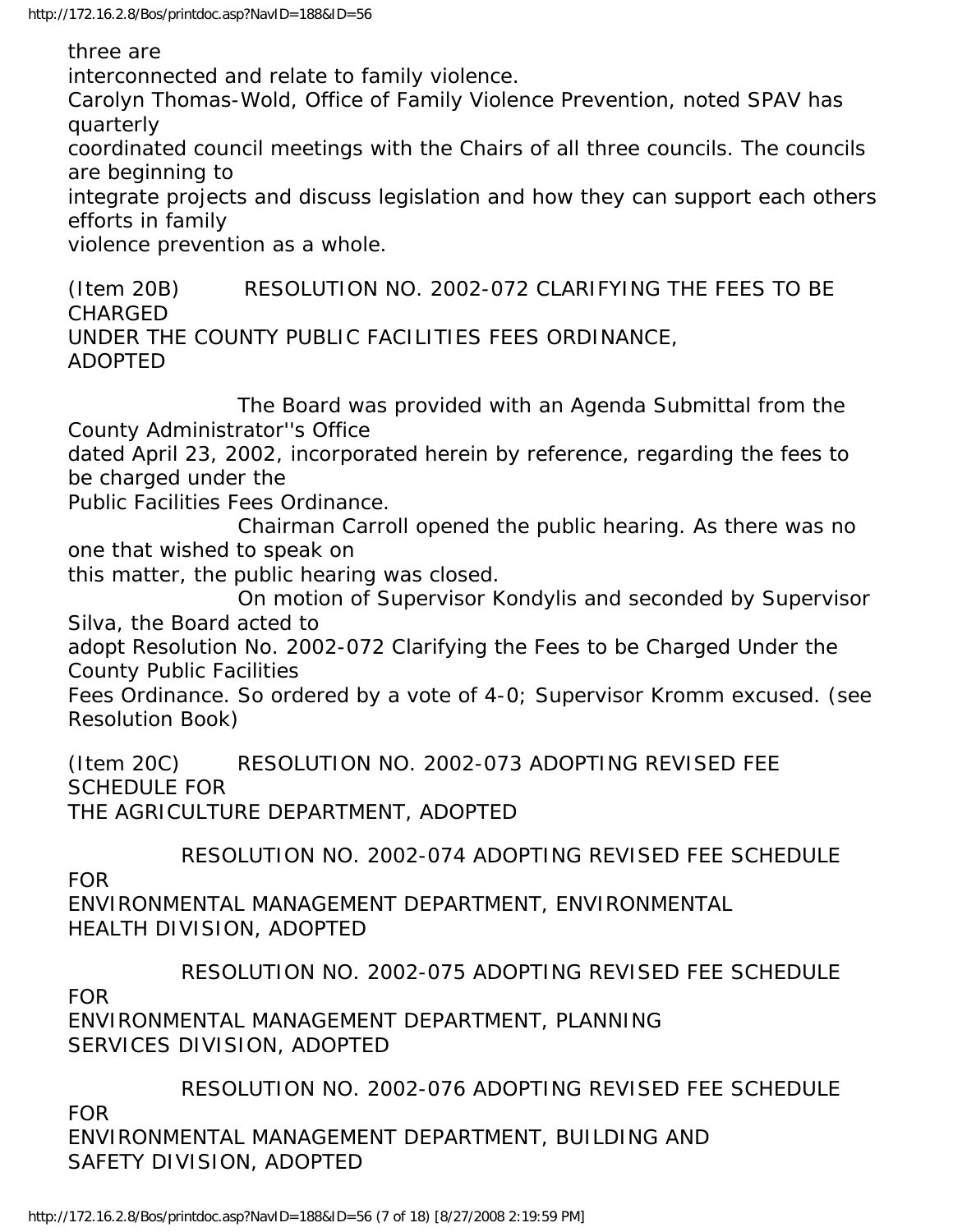RESOLUTION NO. 2002-077 ADOPTING REVISED FEE SCHEDULE FOR TAX COLLECTOR/TREASURER/COUNTY CLERK, ADOPTED

RESOLUTION NO. 2002-078 ADOPTING REVISED FEE SCHEDULE FOR THE TRANSPORTATION DEPARTMENT, ADOPTED

RESOLUTION NO. 2002-079 ADOPTING REVISED FEE SCHEDULE

FOR

THE REGISTRAR OF VOTERS, ADOPTED

RESOLUTION NO. 2002-080 ADOPTING REVISED FEE SCHEDULE

FOR

THE HEALTH AND SOCIAL SERVICES DEPARTMENT, ADOPTED

RESOLUTION NO. 2002–081 ADOPTING REVISED FEE SCHEDULE

FOR

THE COUNTY LIBRARY, ADOPTED

The Board was provided with an Agenda Submittal from the County Administrator''s Office

dated April 23, 2002, incorporated herein by reference, regarding modified user fees for FY

2002/2003.

 Chairman Carroll opened the public hearing. As there was no one that wished to speak on

this matter, the public hearing was closed.

 Responding to a question posed by Supervisor Silva regarding the impact on restaurants for

annual inspections, what the cost is today, what the proposed cost is, what the risk based food

inspection program is and is that program going to reduce costs,

Environmental Health Division of

Environmental Management Program Manager, Dennis Kalson, noted his agency is in charge of the

food safety program for the County. Environmental Health is in the process of implementing a risk

based food inspection program which will impact fees and cause a shift in County resources in order

to focus more on restaurants that pose a greater risk of food born illness to the public. That shift in

resources will accompany a shift in fees, so that those restaurants which handle and process foods

that pose greater risks will pay a greater proportion of the fees, and less risk restaurants will pay

lower fees. Approximately 40% of the total establishments will see an increase in fees. High risk

establishments fees will increase approximately 15%. Within the new fee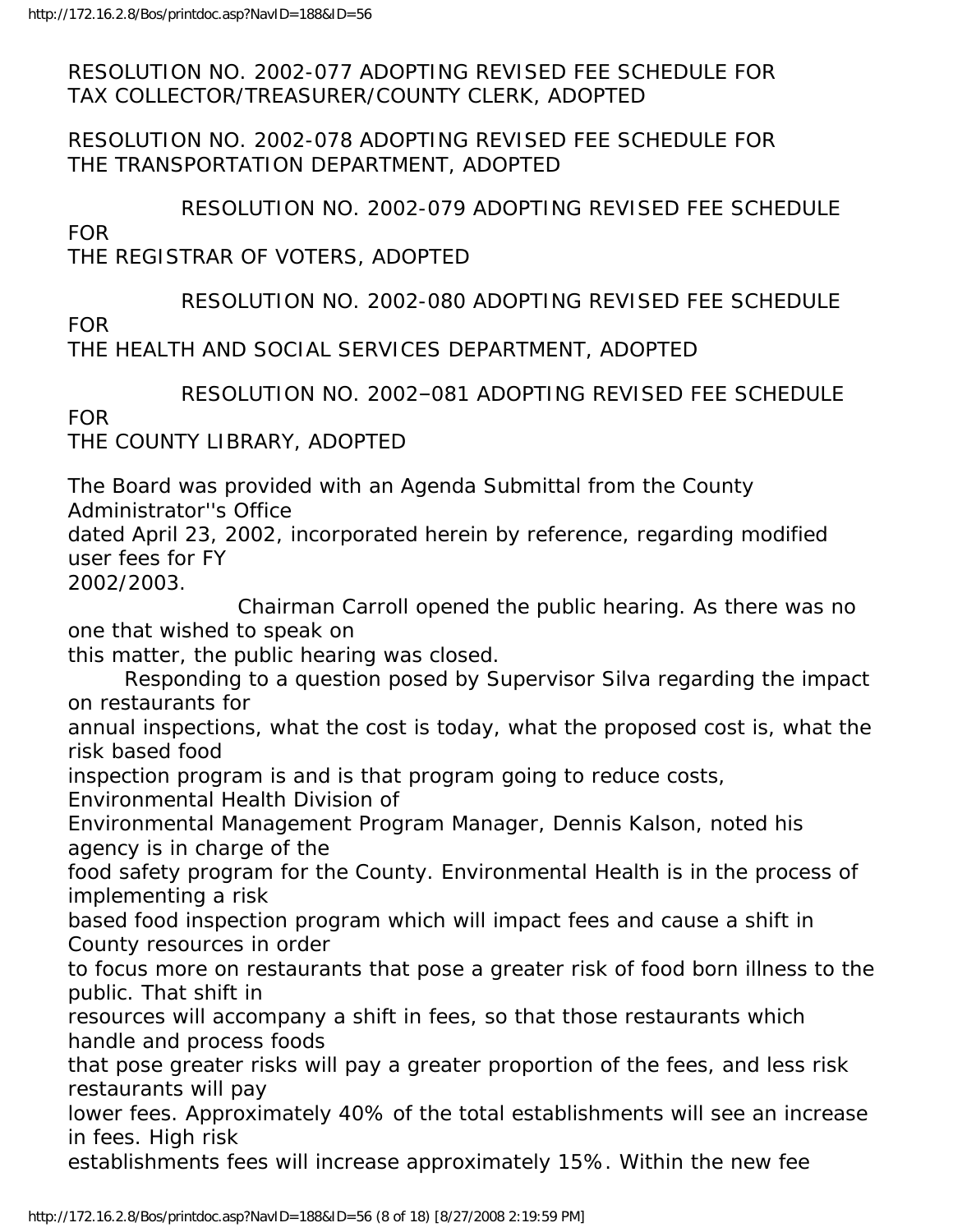structure, the

Environmental Health Division of Environmental Management is proposing to increase fees by an

average of 5% to cover increases in County costs.

 Supervisor Silva feels that as long as the County inspects the worst of the worst

establishments and the establishments pay for the costs, he can understand the increase in fees,

because those types of establishments will require more than one inspection to make sure that they

have complied. The restaurants that do an excellent job should not be paying the same fees.

 Mr. Kalson clarified that the riskiest places are not the worst restaurants. Restaurants are the

riskiest by virtue of the food processes they use. A restaurant may be a very clean, good operation,

and usually are in Solano County, but by nature of the foods they handle, the temperature controls,

and the variety of menu present a greater risk. Environmental Health is increasing services to high

risk restaurants by adding a consultation session where County staff goes in as consultants to identify

the factors that can be controlled, and work in partnership with operators to reduce the risk of food

born illness which is the overall goal of the program.

 Supervisor Kondylis noted the Federal Government is reducing its inspection of food, and

there is more food contamination and food poisoning, and feels this program is essential.

 On motion of Supervisor Kondylis and seconded by Supervisor Silva, the Board acted to

adopt Resolution No. 2002-073 Adopting Revised Fee Schedule for Agriculture Department,

Resolution No. 2002-074 Adopting Revised Fee Schedule for Environmental Management

Department, Environmental Health Division, Resolution No. 2002-075 Adopting Revised Fee

Schedule for Environmental Management Department, Planning Services Division, Resolution No.

2002-076 Adopting the Revised Fee Schedule for Environmental Management Department, Building

and Safety Division, Resolution No. 2002-077 Adopting Revised Fee Schedule for Tax

Collector/Treasurer/County Clerk, Resolution No. 2002-078 Adopting Revised Fee Schedule for the

Transportation Department, Resolution No. 2002-079 Adopting Revised Fee Schedule for the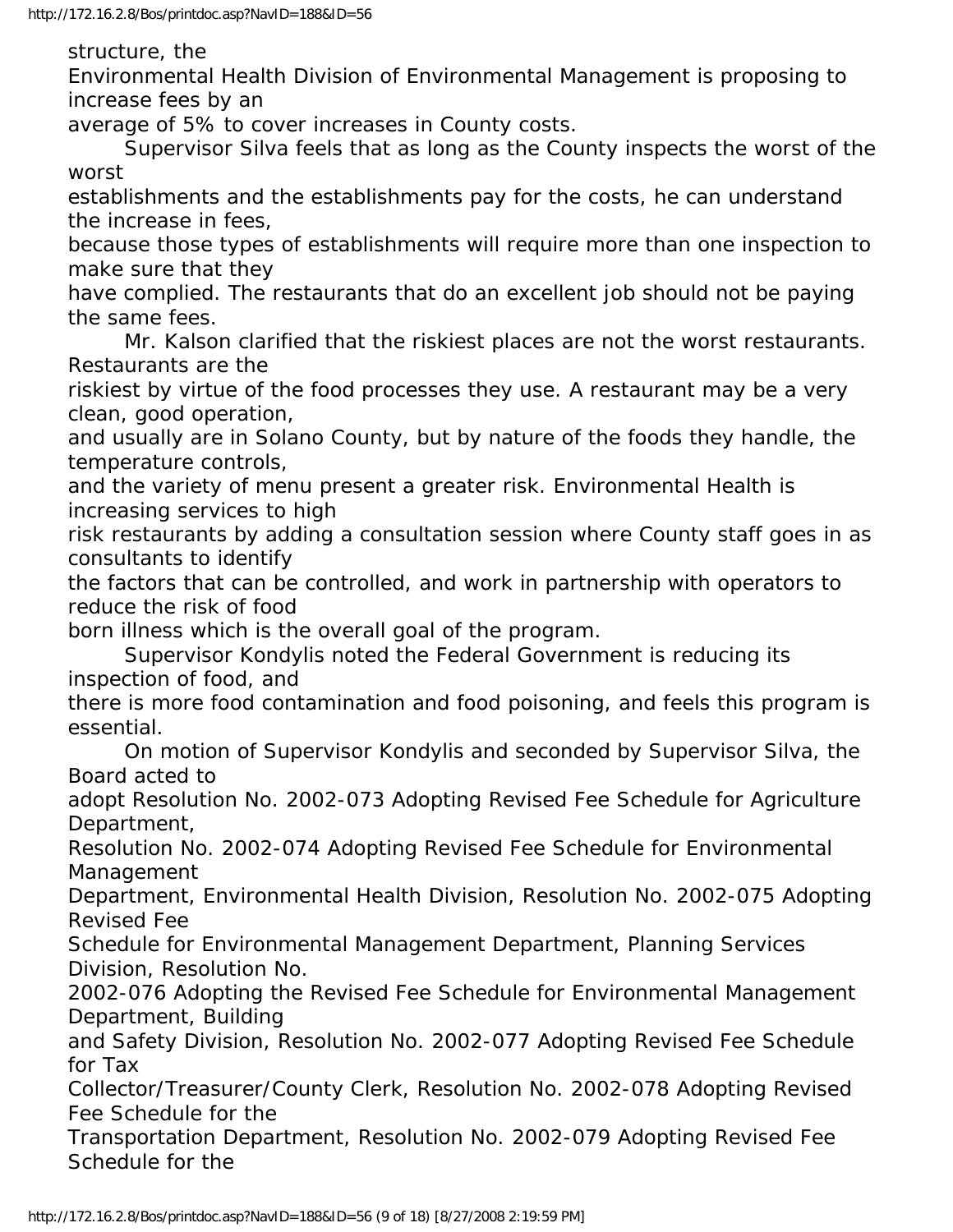Registrar of Voters, Resolution No. 2002-080 Adopting Revised Fee Schedule for the Health & Social Services Department, Resolution No. 2002-081 Adopting Revised Fee Schedule for the County Library. So ordered by a vote of 4-0; Supervisor Kromm excused. (see Resolution Book)

SPECIAL DISTRICTS GOVERNED BY THE BOARD OF SUPERVISORS AND THE SOLANO COUNTY HOUSING AUTHORITY:

Solano County Housing Authority

(Item 21) RESOLUTION AUTHORIZING THE EXECUTIVE DIRECTOR TO COMPLETE NEGOTIATION OF A CONTRACT WITH THE VACAVILLE HOUSING AUTHORITY FOR THE ADMINISTRATION OF THE SECTION 8 HOUSING ASSISTANCE PROGRAM AND FAMILY SELF SUFFICIENCY PROGRAM; AUTHORIZE THE EXECUTIVE DIRECTOR TO APPLY FOR ADDITIONAL SECTION 8 VOUCHERS AND FUNDING UNDER US HOUSING AND URBAN DEVELOPMENT SECTION 8 PROGRAMS, APPROVED

(Minutes regarding this matter of the Solano County Housing Authority are available at the

Department of Environmental Management.)

(Item 23A) AMENDMENT TO THE MEMBERSHIP CATEGORIES IN THE SOLANO COUNTY CHILDREN''S NETWORK BY-LAWS, APPROVED

 LEATRICE KNOX, DENISE MCBRIDE DELGADO, ANA DINEEN AND GAYLA REITER APPOINTED TO THE CHILDREN''S NETWORK COUNCIL, APPROVED

 The Board was provided with an Agenda Submittal from The Children''s Network Council

dated April 23, 2002 incorporated herein by reference, in regards to amending the Children''s

Network Council By-Laws.

 On motion of Supervisor Kondylis and seconded by Supervisor Thomson, the Board acted to

approve the amendment to the membership categories in the Solano County Children''s Network By-

laws, and appointed Leatrice Knox to the Local Child Care Planning Council category; Denise

McBride Delgado to the Child Abuse Prevention Council category; Gayla Reiter to the SIDS

Advisory Committee category; and reassigned Ana Dineen to the Maternal, Child and Adolescent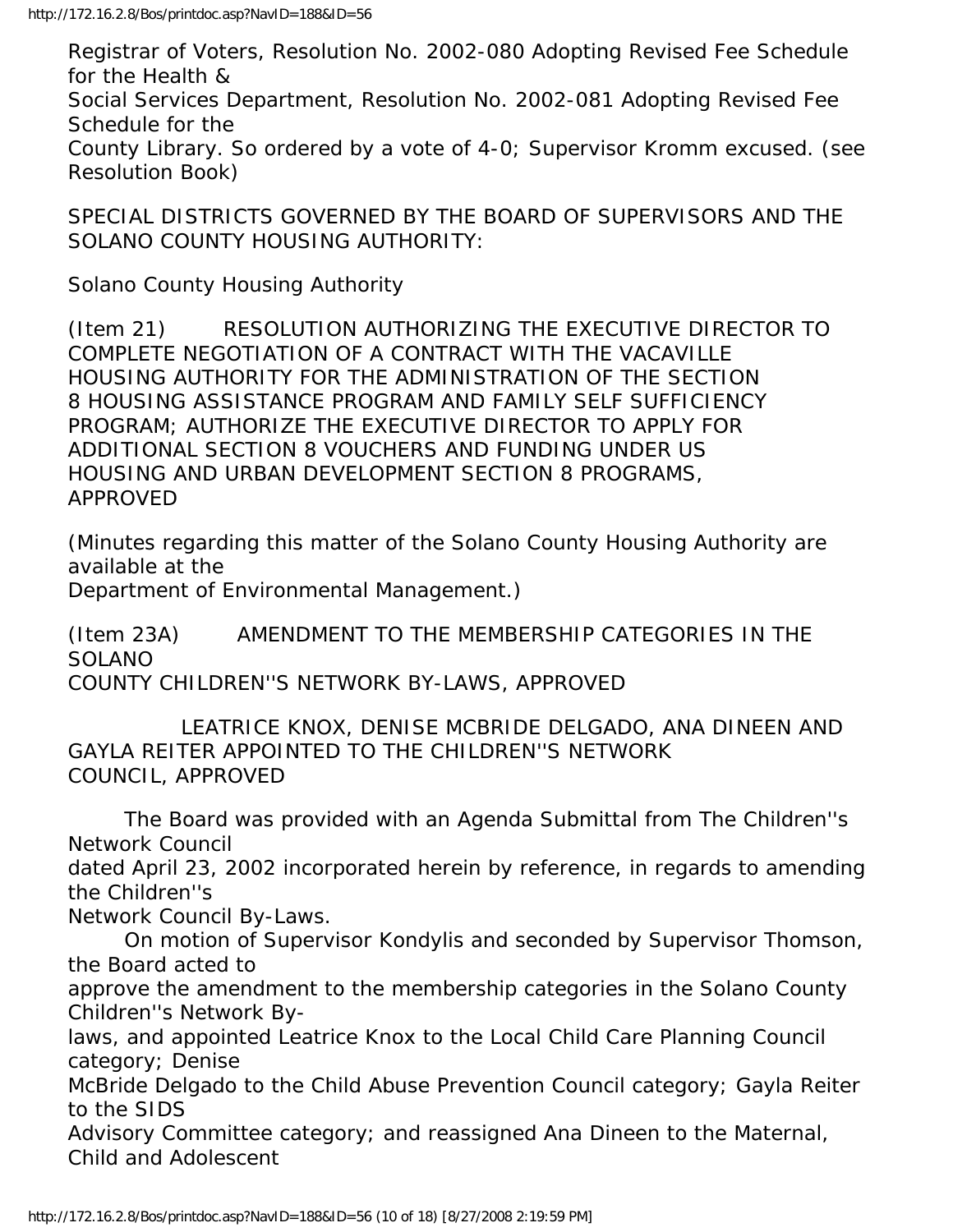Health category. So ordered by a vote of 4-0; Supervisor Kromm excused.

(Item 23B) MIKE MCCLURE APPOINTED TO THE WORKFORCE INVESTMENT BOARD

On motion of Supervisor Kondylis and seconded by Supervisor Thomson, the Board acted to appoint Mike McClure to the Workforce Investment Board. So ordered by a vote of 4-0; Supervisor Kromm excused.

(Item 23C) ROBIN WEIDMAN, JOYCE FOSTER AND ROSE DANIELS APPOINTED TO THE NORTHERN SOLANO HUMAN SERVICES ADVISORY BOARD

RESIGNATIONS OF ALICE MORRIS, ANNE PUTNEY, BRUCE BURR AND JESSICA BARTON FROM THE NORTHERN SOLANO HUMAN SERVICES ADVISORY BOARD, ACCEPTED

On motion of Supervisor Kondylis and seconded by Supervisor Thomson, the Board acted to

appoint Robin Weidman, Joyce Foster and Rose Daniels to the Northern Solano Human Services

Advisory Board, and to accept the resignations of Alice Morris, Anne Putney, Bruce Burr and Jessica

Barton. So ordered by a vote of 4-0; Supervisor Kromm excused.

(Item 23D) JIM CAMPI AND KEN KINNAMAN REAPPOINTED TO THE ROCKVILLE CEMETERY DISTRICT

On motion of Supervisor Kondylis and seconded by Supervisor Thomson, the Board acted to

reappoint Jim Campi and Ken Kinnaman to the Rockville Cemetery District. So ordered by a vote of

4-0; Supervisor Kromm excused.

(Item 22A) RESOLUTION NO. 2002-082 APPROVING MINOR SUBDIVISION APPLICATION NO. S-01-02 OF BRIAN WEST AND ASSOCIATES (PIPPO), ADOPTED

 Joe Prutch, Department of Environmental Management, reviewed maps contained in a visual presentation, and reviewed the information contained in the Agenda Submittal from the Department of Environmental Management dated April 23, 2002, incorporated herein by reference, noting that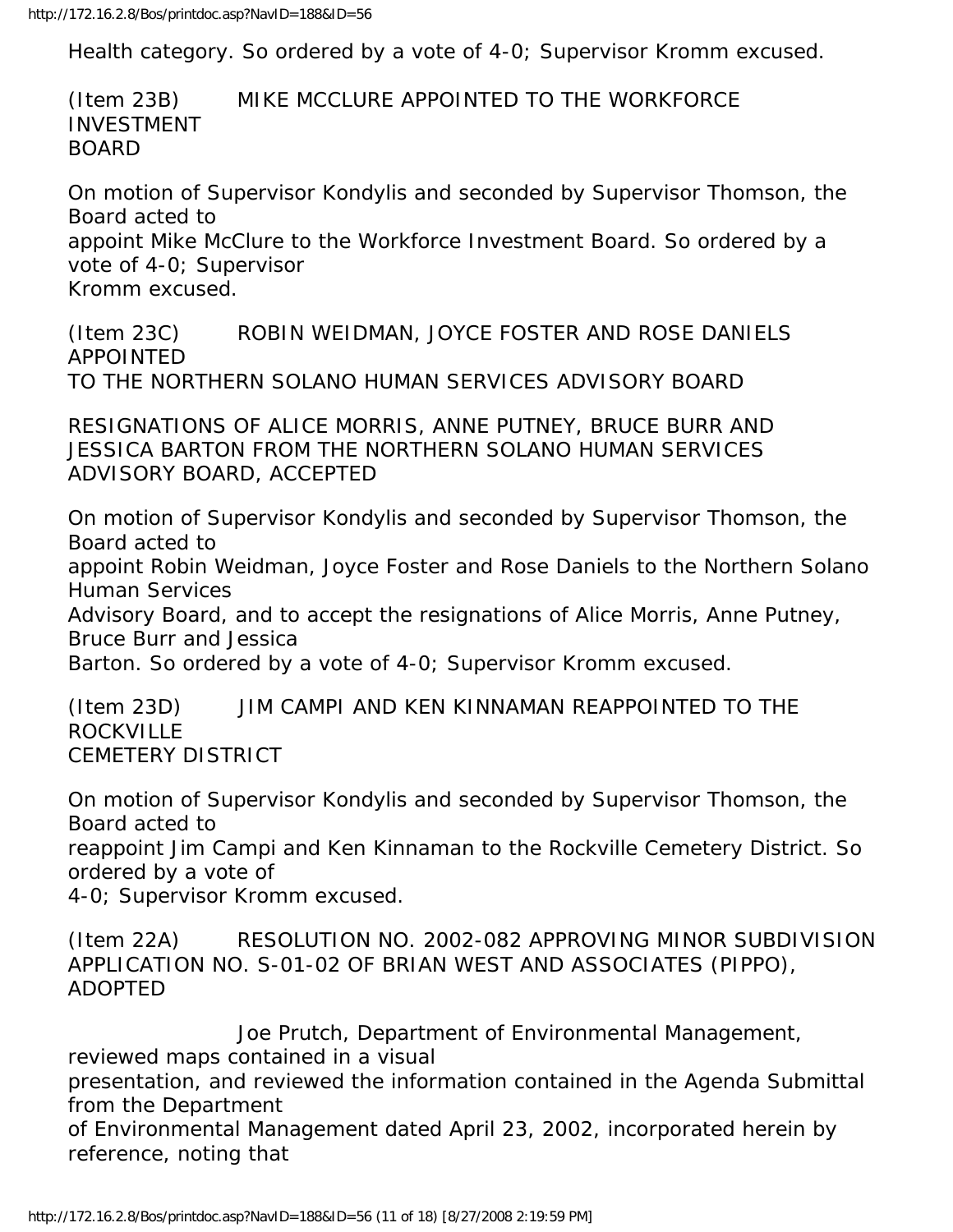the Planning Commission at its March 21, 2002 meeting reviewed and recommended that the Board

adopt the Mitigated Negative Declaration of Environmental Impact; and approve the subdivision of

148 acres located at 4142 Cantelow Road into seven lots; two 5-acre rural residential lots and five

21.5+ acre exclusive agricultural lots.

Responding to a question posed by Supervisor Kondylis in regards to comparing the Orderly

Growth Initiative in terms of allowable uses with the zoning in the General Plan, Mr. Prutch noted

that the Orderly Growth Initiative deals with properties that are General Plan Agricultural. The

zoning for part of the subject property is Rural Residential, with the remaining part being Ag, so the

zoning is not governed by the Orderly Growth Initiative, it''s governed by the General Plan, and is

consistent with the Orderly Growth Initiative in the sense that it is not affected by that. The Ag

zoned properties will need to be changed in the future to be consistent with the Rural Residential

General Plan designation.

Chairman Carroll opened the public hearing.

Sandy DeGeorge noted that her property is located north of subject property and voiced

concerns with the proposed road site going from Gibson Canyon Road up Dove Creek Trail which is

now a private gravel road and connecting with Peaceful Glen Road. This will impact the wildlife,

and the residents of the neighborhood. Mr. Pippo is taking the road to the edge of his property, but

the theory is that the road will continue all the way through Dove Creek Trail. Mr. Prutch referred to a visual sketch noting that when Mr. Cassil subdivides his property he

will also be required to provide some type of roadway improvements. The design as to where the

roadway is going to be located is still not decided, but will be determined when Mr. Cassil has a

proposal that will be considered by both the Planning Commission and ultimately the Board of

Supervisors because its believed to be a major subdivision. If Mr. Pippo is unable to get the private

property owners on Dove Creek Trail to convert the road into a public right-ofway, Mr. Pippo will

have to provide a 60 foot wide right-of-way on his own property.

As there was no one further that wished to speak on this matter, the public hearing was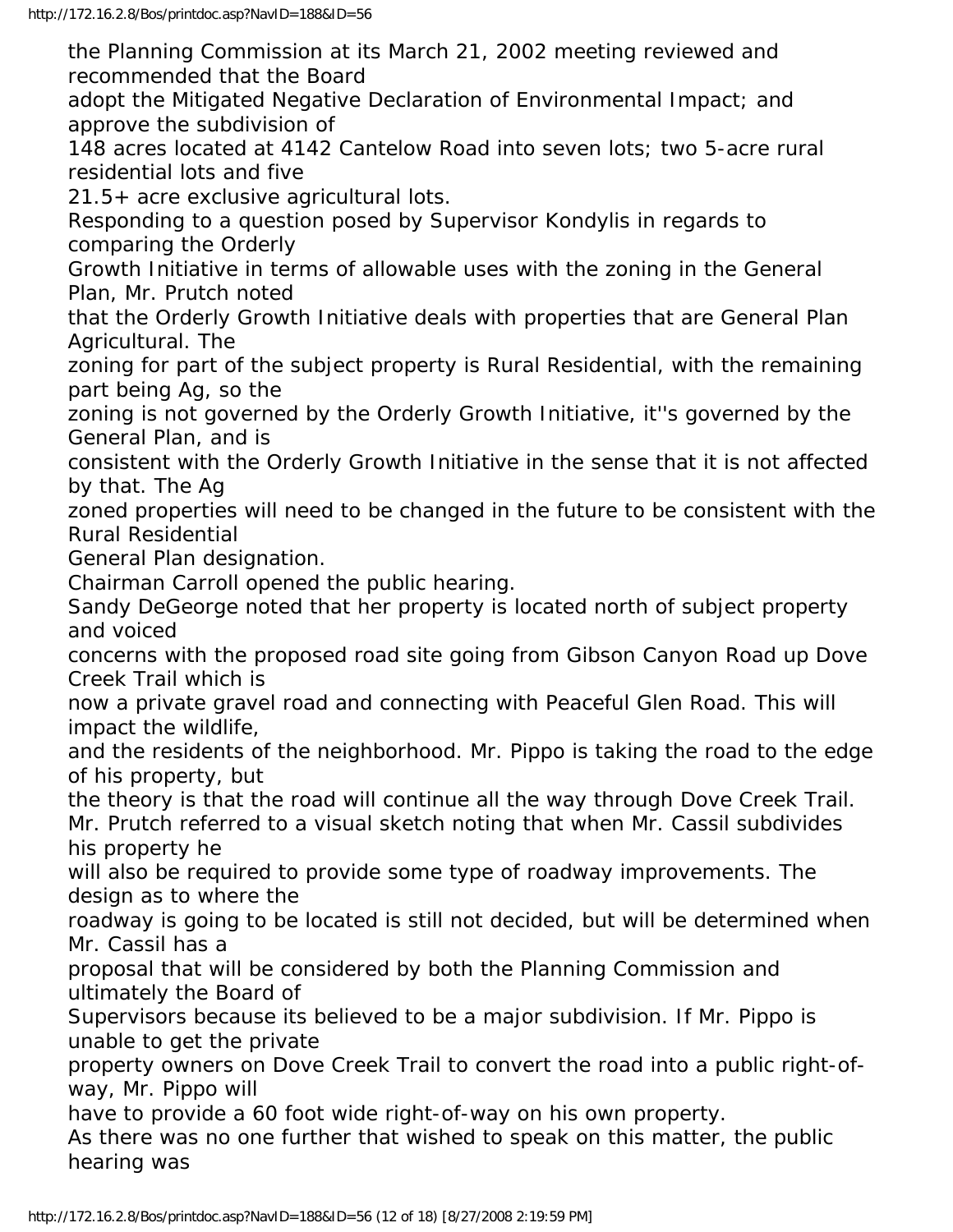closed.

 On motion of Supervisor Kondylis and seconded by Supervisor Thomson , the Board acted to

adopt Resolution No. 2002-082 Approving Minor Subdivision Application No. S-01-02 of Brian

West and Associates (Pippo). So ordered by a vote of 4-0; Supervisor Kromm excused.

Supervisor Kromm will be participating on Item 22B remotely from 119 Cannon House Office

Building, Washington, D.C. (Government Code Section 54953)

(Item 22B) BOARD DISCUSSION AND CONSIDERATION REGARDING LEGISLATION TO FORM AN OPEN SPACE DISTRICT

 Director of Environmental Management Birgitta Corsello, reviewed the information contained in the Agenda Submittal from her department dated April 23, 2002, incorporated herein by reference, outlining why this matter of the creation of an open space district is before the Board of Supervisors at this time. Ms. Corsello noted the Board authorized the Agricultural Commissioner Susan Cohen, and herself, with the assistance of Darla Gnenzler, Bay Area Open Space Council, Pam Muick, Solano Land Trust, and other individuals to meet with the farming community. The suggestion made by the Agricultural Advisory Committee was to send out postcards, host regional meetings, and to go out into the farming community and invite individuals to attend meetings and make presentations. Community meetings took place on April 10, 17 and 18th. The Solano Land Trust suggested a forth meeting be held in the Vacaville area which is set for April 24, 2002. At each meeting the Agricultural Conservation Easement Plan was presented by Ms. Muick, noting there was no opposition or concerns from the farming community. The Agricultural Conservation Easement Plan will not be adopted by the Board, it a document standing on its own as guidance for the Solano Land Trust as they pursue their primary role, which is Agricultural Land Conservation Easements. The Open Space Implementation Strategy was also presented, noting there is a growing desire in some sections of the community for additional recreation opportunities. In regards to the proposal that was put together by the Mayors Conference in terms of how the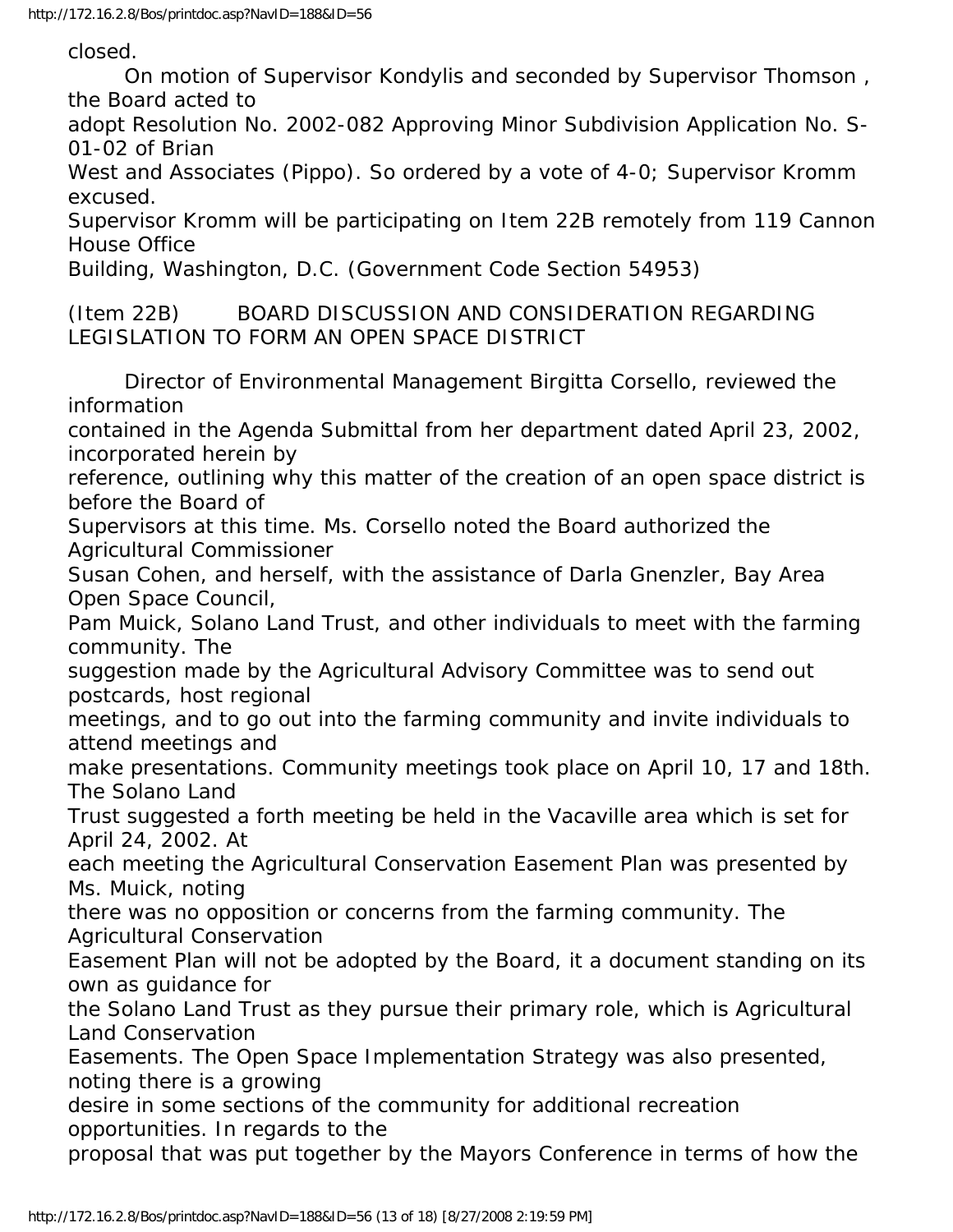Board might structure

an open space district, Ms. Corsello clearly outlined the restrictions that would be considered,

answered questions as to why this matter was moving forward at its current pace, why it was

configured the way it was, and the fact that the creation of the district does not involve an election.

Ms. Corsello gave an overhead presentation identifying various groups who have provided input, and

are not in favor of the creation of a new entity. Ms. Corsello pointed out that the farming community

feels that their concerns will not be recognized, and the possibility of the duplication of efforts,

staffing, or conflicts. With regards to separating the transportation issue, there was a general

consensus that the transportation issue should stand on its own, and the Board should consider

whether the creation of an open space district and the transportation issue should remain together.

Ms. Corsello noted that in every community meeting there was a desire by a majority of those

present to not do any further work on the draft document as it exists today; or to not proceed with the

formation of an open space district as proposed. Ms. Corsello outlined the alternatives in her report

regarding the proposal for the formation of an open space district, noting with regards to funding,

and based on feedback from the public, a sales tax should not be pursued for open space, and the two

issues should be separated. Ms. Corsello noted the primary question before the Board today is

whether the Board is going to proceed with legislation, stop the process this year and go back and

deal with it at a slower pace, and how the Board sees staff participating.

 Supervisor Silva gave a brief history on how we got to where we are today, noted that the

Solano Comprehensive Transportation Plan has been completed, and will go before the City

Councils and the public. The Solano Comprehensive Transportation Plan notes exactly what the

Solano Transportation Authority (STA) is looking at, how the STA plans to resolve issues, and is in

the process now of putting together an expenditure plan to show the voters exactly what they would

be buying if they support a 1/2 cent transportation sales tax in November. A community survey

prepared by the STA shows that 78-90% of the residents in Solano County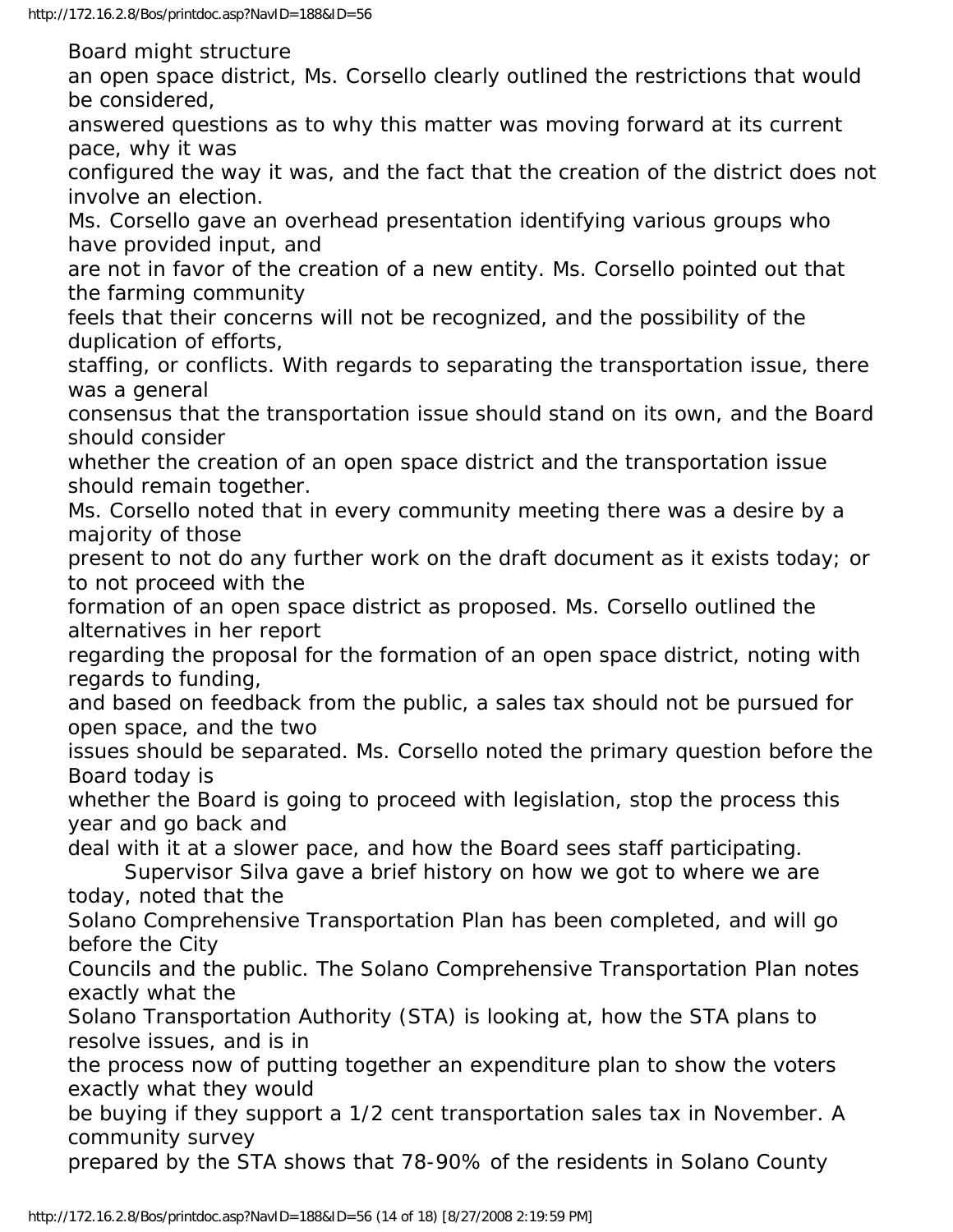support a sales tax.

Supervisor Silva feels it is premature to move forward with the open space plan, and recommended

that Senator Chesbro pull the placeholder bill, the open space and transportation issues be separated,

a letter be sent to the Mayors requesting that the Mayors Conference review and have further

discussion on the transportation issues, and whether they would support a transportation sales tax on

the November ballot to resolve the transportation issues in Solano County. The County needs to take

a leadership role, and somehow devise a plan so that the positive work that has been done regarding

open space can be looked at by County staff and be aired by the Board, Ag Commission and Farm

Bureau as to what the publics needs are.

 The following individuals spoke in opposition of an Open Space District: Mayor Marci

Coglianese, City of Rio Vista, Dr. Michael Meredith, Pharmatox Inc., Jill Simmons, Norman H.

Reece, Republican Assembly of Southern Solano, Jeff Dittmer, Napa Solano Cattlemen''s

Association, Bob Berman, Franklin "Harry" Ernst, Douglas Tingey, Hatch Investments, Duncan

McCormack III, Vern F. VanBuskirk, Central Solano Citizen Taxpayer Group, George Guynn, Jr.,

James R. Lewis, Bayseng Spice Co., Michael Ceremello, Gary Andrews, Amos & Andrews

Construction, Jeanne Hill, Vallejo Republicans, Richard Brann, Donna Harr, Russ Lester, Solano

Land Trust, Barbara Comfort, and Clif Poole, Solano County Citizens Land Alliance.

 The following individuals spoke in favor of an Open Space District: Pam Muick, Solano

Land Trust, Natalie DuMont, Greenbelt Alliance, and Darla Gnenzler, Bay Area Open Space

Council.

 The following individuals provided speaker cards noting opposition to an Open Space

District, but chose not to speak: Earl Campi, Solano County Taxpayers Association, Richard Emigh,

Don Gordon, David Hamilton, Victor Kroutch, Michael S. Lewis, Bayseng Spice Co., Dan Mahoney,

John Pierson, Gordon Rasmussen, Ray Scottoch, Eric Warnken, Solano County Farm Bureau, James

Williams, and John Woods, Benicia Taxpayers Association.

Since there was no one further who wished to speak on this matter,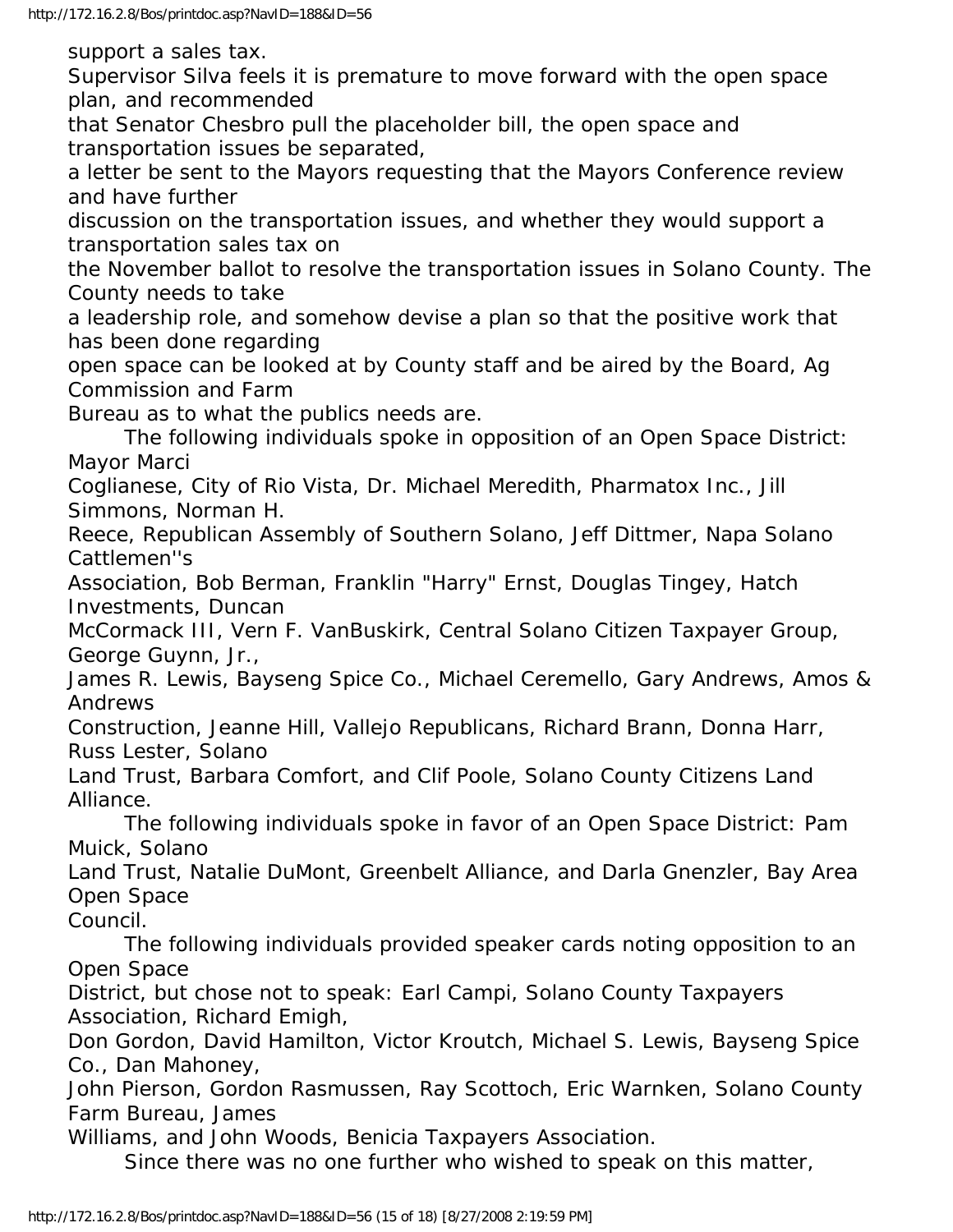Chairman Carroll closed

the public hearing.

 A motion was made by Supervisor Thomson requesting that Senator Chesbro remove SB

1899, and that the bill not be considered until the Board, the Cities, and the electorate in Solano

County have decided that an open space district is what they want. Supervisor Thomson noted

that the transportation and open space issues should be separated so that the public can vote on

them separately. Supervisor Thomson referred to Proposition A, which he feels is an excellent

way of preserving land, and also requires a public process.

Chairman Carroll agreed with Supervisor Thomson''s comments, noting that the emphasis

to Senator Chesbro in regards to further consideration of the bill be at a time when a majority of

the public considers too do so.

Supervisor Kondylis noted that the growth pressures in Solano County are tremendous,

80% of the plans laid out in the transportation proposal are to widen roads, and as roads are

widened, it''s going to be difficult to farm. Supervisor Kondylis suggested that in November an

advisory measure be placed on the ballot to find out what the public wants, and what the public is

willing to pay for.

Supervisor Silva supports requesting that Senator Chesbro withdraw SB 1899, dividing

the transportation and open space issues, and at a later date, come back to the Board with an

expenditure plan on the transportation issues that the Board can make determinations on at that

time. However, given all the comments and concerns that have been expressed, Supervisor Silva

would like the Board to direct staff to bring back by budget time the concept of creating a

recreational plan in concert with the agricultural community and the County Parks Commission

to look at the alternatives for the management of recreational facilities. Supervisor Silva referred

to a letter from Russell Lester, incorporated herein by reference, which notes the Parks

Department can and should provide the law-enforcement, staff, administration and maintenance

of our needed County parks. Accountability of the Parks Department is clearly understood by all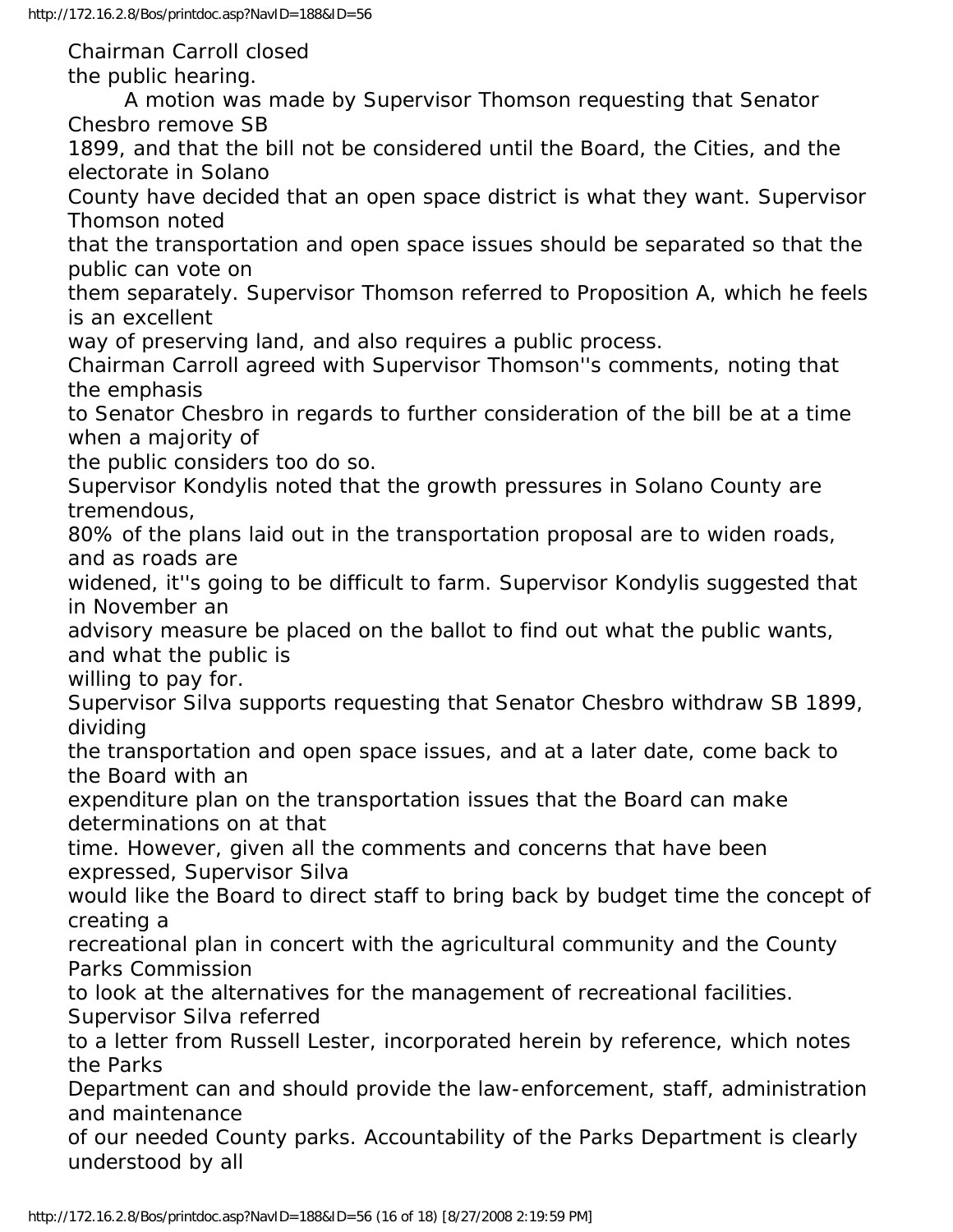and would not cause redundant administration and operation costs to the taxpayers. Current

areas that could be added to the existing three parks are Lynch Canyon, Rush Ranch, the Tri-

City/County area and others currently owned by Solano Land Trust and others. Chairman Carroll voiced his concerns and does not support an advisory measure to be

placed on the November ballot.

 Supervisor Kromm indicated that he had attended the community meetings, and it is clear

that the vast majority of the public is unhappy with an open space district being proposed.

Supervisor Kromm thanked the mayors, noting that the mayors recognize the growing growth

pressures and the needs for recreation facilities, and a need for a regional park system.

Supervisor Kromm pointed out that it is clear that the strategy report needs a lot of revisions, and

the process was moved too quickly. The polls of the focus groups show significant Countywide

interest in open space protection. In terms of development pressures, Supervisor Kromm recalls

that the Bay Area wide housing growth forecast projected for Solano County is 32% in the next

twenty years, which is a risk in regards to the loss of agricultural land. Supervisor Kromm noted

that there is no local source of funds available to take care of the proposed twenty to forty

thousand acres of agricultural preservation, so keeping the process moving forward is critical.

Supervisor Kromm suggested backing off the proposed bill for this year, but would like to see the

strategy report process finished, the group of people active in the process widened, and agrees

with Supervisor Silva as to using more County resources if there is a strategy that works for most

people, and to ask the voters if they would like to form a district by putting it on the ballot.

Supervisor Thomson noted that he is not supportive of directing staff to bring back the

concept of creating a recreational plan, and feels that there should be a hold on any open space

discussion considering what opposition has been shown over the last several weeks. Supervisor

Thomson clarified that his motion is to request Senator Chesbro to withdraw SB 1899, and to

place the transportation issue on the ballot as a separate issue.